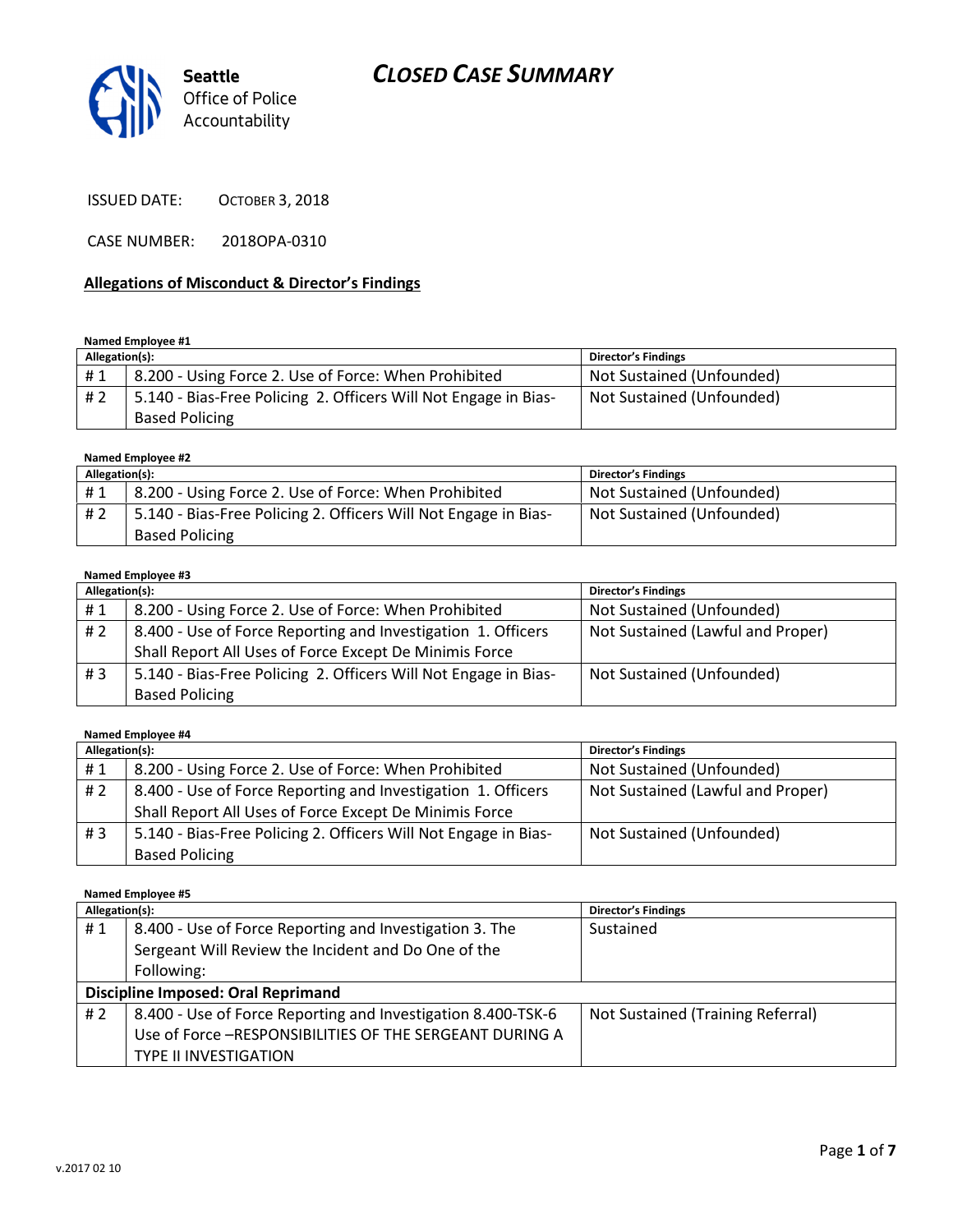

OPA CASE NUMBER: 2018OPA-0310

This Closed Case Summary (CCS) represents the opinion of the OPA Director regarding the misconduct alleged and therefore sections are written in the first person.

#### EXECUTIVE SUMMARY:

Seattle

Office of Police Accountability

The Complainant alleged that all of the Named Employees except Named Employee #5 used excessive force on him and engaged in biased policing during his arrest. It was further alleged that Named Employee #3 and Named Employee #4 may have failed to report a complaint of pain. Lastly, it was alleged that Named Employee #5 may have failed to properly classify an allegation of force and did not ensure that it was investigated and documented.

#### ADMINISTRATIVE NOTE:

This case was designated as a partial Expedited Investigation. The claims of force and bias were expedited, while the claims of failure to report and failure to classify and investigate the force were subject to a full investigation. With regard to the expedited claims, this means that OPA, with the OPA Auditor's review and approval, believed that it could reach and issue recommended findings based solely on its intake investigation and without interviewing the Named Employees. As such, the Named Employees were not interviewed regarding the allegations of force and bias.

#### ANALYSIS AND CONCLUSIONS:

#### Named Employee #1 - Allegations #1 8.200 - Using Force 2. Use of Force: When Prohibited

The Complainant alleged that he was subjected to excessive force by all of the Named Employees except for Named Employee #5 (NE#5). Specifically, the Complaint told Named Employee #5 (NE#5), who was the supervisor on that date, that officers had punched him in the face and in the shoulder.

SPD Policy 8.200(1) requires that force used by officers be reasonable, necessary and proportional. Whether force is reasonable depends "on the totality of the circumstances" known to the officers at the time of the force and must be balanced against "the rights of the subject, in light of the circumstances surrounding the event." (SPD Policy 8.200(1).) The policy lists a number of factors that should be weighed when evaluating reasonableness. (See id.) Force is necessary where "no reasonably effective alternative appears to exist, and only then to the degree which is reasonable to effect a lawful purpose." (Id.) Lastly, the force used must be proportional to the threat posed to the officer. (Id.)

Officers, including the Named Employees, responded to a call concerning a bar patron who was fighting with security and yelling. When the officers arrived, the bar patron – who was later identified as the Complainant – was being held down by security guards. The security guards relayed that the Complainant had been belligerent and assaultive.

The officers observed that the Complainant was heavily intoxicated. He was also belligerent towards them and, at one point, told the officers to arrest him. The Complainant was arrested for assault. He was placed in the rear of a patrol vehicle and was seat belted prior to his transport from the scene.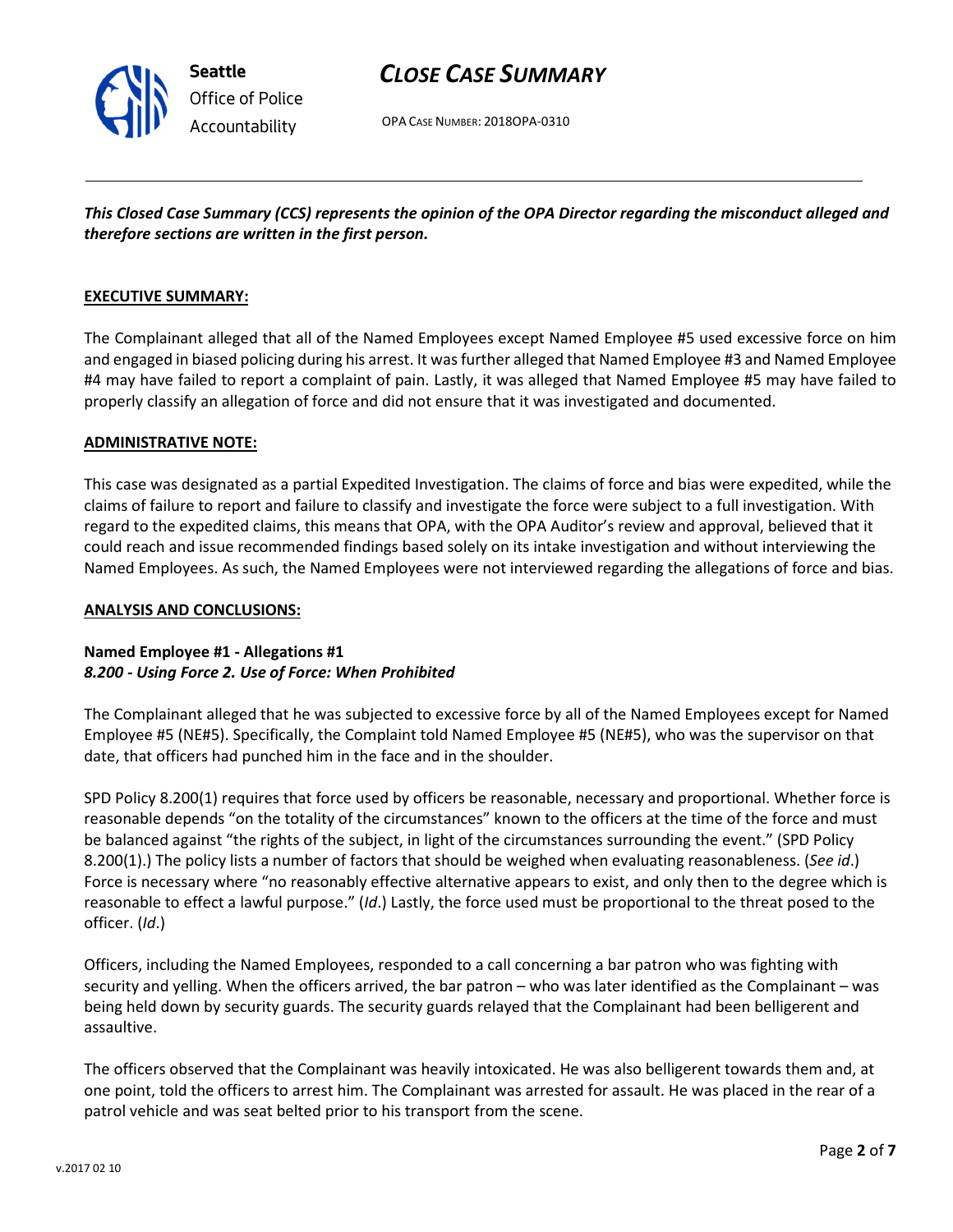# CLOSE CASE SUMMARY

OPA CASE NUMBER: 2018OPA-0310

Based on OPA's review of the Department video, there is no evidence that any officer used force on the Complainant other than that needed to handcuff him and take him into custody. Specifically, the Complainant's assertion that he was punched in the shoulder and face appears to be meritless. As such, any claim that the Named Employees used excessive force is unsupported by the record.

For these reasons, I recommend that this allegation be Not Sustained – Unfounded as against all of the Named Employees.

#### Recommended Finding: Not Sustained (Unfounded)

#### Named Employee #1 - Allegation #2 5.140 - Bias-Free Policing 2. Officers Will Not Engage in Bias-Based Policing

The Complainant alleged that the officers engaged in biased policing towards him. In support of this claim, he stated that one of the officers called him a "beaner," which is a pejorative term.

SPD policy prohibits biased policing, which it defines as "the different treatment of any person by officers motivated by any characteristic of protected classes under state, federal, and local laws as well other discernible personal characteristics of an individual." (SPD Policy 5.140.) This includes different treatment based on the race of the subject. (See id.)

As part of its investigation, OPA reviewed the Department video that fully captured this incident. From that review, OPA determined that none of the Named Employees used the term "beaner" at any time, nor, for that matter, did any of the Named Employees make any statements that suggested bias.

The evidence in this case establishes that the Complainant was arrested based on his conduct and on the statements from the victims that he had engaged in assaultive behavior. This, not his race or membership in any protected class, was the reason for his arrest.

As such, I recommend that this allegation be Not Sustained – Unfounded as against all of the Named Employees.

Recommended Finding: Not Sustained (Unfounded)

#### Named Employee #2 - Allegations #1 8.200 - Using Force 2. Use of Force: When Prohibited

For the same reasons as stated above (see Named Employee #1, Allegation #1), I recommend that this allegation be Not Sustained – Unfounded.

Recommended Finding: Not Sustained (Unfounded)

Named Employee #2 - Allegation #2 5.140 - Bias-Free Policing 2. Officers Will Not Engage in Bias-Based Policing



Seattle Office of Police Accountability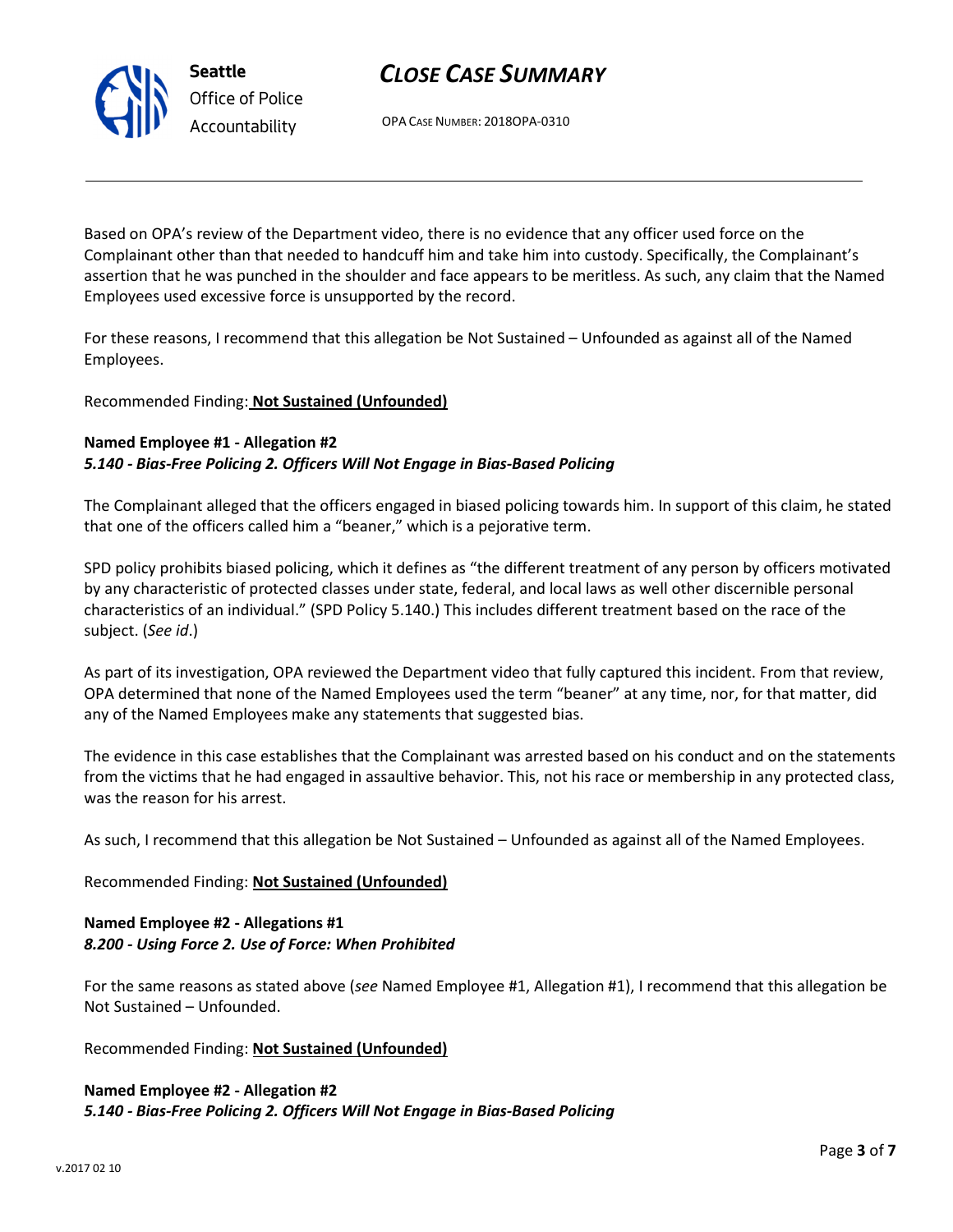

Seattle Office of Police Accountability

# CLOSE CASE SUMMARY

OPA CASE NUMBER: 2018OPA-0310

For the same reasons as stated above (see Named Employee #1, Allegation #2), I recommend that this allegation be Not Sustained – Unfounded.

Recommended Finding: Not Sustained (Unfounded)

## Named Employee #3 - Allegations #1 8.200 - Using Force 2. Use of Force: When Prohibited

For the same reasons as stated above (see Named Employee #1, Allegation #1), I recommend that this allegation be Not Sustained – Unfounded.

Recommended Finding: Not Sustained (Unfounded)

#### Named Employee #3 - Allegation #2 8.400 - Use of Force Reporting and Investigation 1. Officers Shall Report All Uses of Force Except De Minimis Force

Named Employee #3 (NE#3) and Named Employee #4 (NE#4) transported the Complainant from the scene. When he was in the rear of the patrol vehicle, the Complainant complained of pain. This complaint was not related to any application of force by NE#3 and NE#4, nor was it related to his handcuffs. Instead, the Complainant asserted that he was in pain due to his seatbelt. NE#4 told the Complainant that he was likely in discomfort because he had "slipped out of the" seatbelt. NE#4 adjusted the seatbelt and the Complainant did not make any further complaints of pain.

Both NE#3 and NE#4 spoke with their supervisor after these complaints of pain were made; however, neither reported the Complainant's statements. While NE#3 heard the complaints, he stated that it did not occur to him that this was something that needed to be reported to a supervisor. NE#3 recounted that, at this time, the Complainant had been tangled up in his seatbelt and no force had been used on him. NE#3 expressed confusion with the policy and whether he was, in fact, required to report. He used the example of applying a tourniquet to an injured person and having that person complain of pain and asked whether he was required to report that. NE#4 told OPA that he did not report the complaints because they were not related to or caused by a use of force. He stated that he did not view the buckling of the Complainant's seatbelt as a use of force. NE#4 stated, however, that, knowing what he knows now, he would have reported the Complainant's statements to a supervisor.

SPD Policy 8.400-POL-1 requires that officers report all uses of force except de minimis force. The policy further defines a complaint of pain as Type I force that must be reported to a supervisor and documented in a use of force report.

I agree with the officers' interpretation of this policy. The policy concerns force and classifies a complaint of pain relating to that force as rising to the level of Type I. The applying of a seatbelt does not constitute force and, as such, even if the Complainant complained of pain from being tangled up in the seatbelt, I do not believe that this complaint needed to be reported. I find the hypothetical proposed by NE#3 to be compelling. Indeed, it would be an absurd result for a person to complain of pain from CPR or the application of a tourniquet and then require force reporting and a force investigation to occur.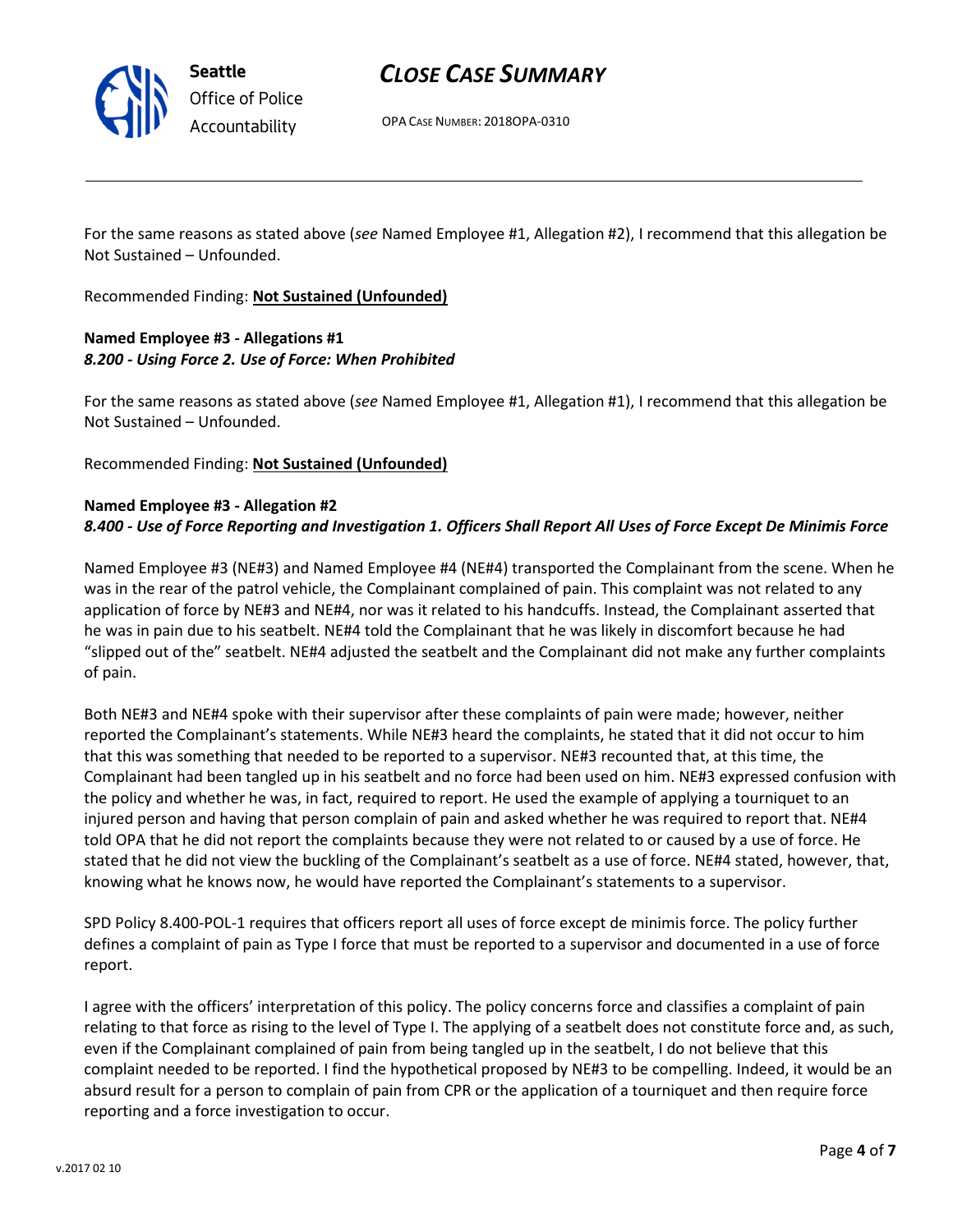

# CLOSE CASE SUMMARY

OPA CASE NUMBER: 2018OPA-0310

The above being said, I think best practice would have been to notify a supervisor of the complaint and to document it in the General Offense Report. However, I do not find that the failure to do so was contrary to policy. For the above reasons, I recommend that this allegation be Not Sustained – Lawful and Proper.

Recommended Finding: Not Sustained (Lawful and Proper)

## Named Employee #3 - Allegation #3 5.140 - Bias-Free Policing 2. Officers Will Not Engage in Bias-Based Policing

For the same reasons as stated above (see Named Employee #1, Allegation #2), I recommend that this allegation be Not Sustained – Unfounded.

Recommended Finding: Not Sustained (Unfounded)

# Named Employee #4 - Allegations #1 8.200 - Using Force 2. Use of Force: When Prohibited

For the same reasons as stated above (see Named Employee #1, Allegation #1), I recommend that this allegation be Not Sustained – Unfounded.

## Recommended Finding: Not Sustained (Unfounded)

## Named Employee #4 - Allegation #2 8.400 - Use of Force Reporting and Investigation 1. Officers Shall Report All Uses of Force Except De Minimis Force

For the same reasons as stated above (see Named Employee #3, Named Employee #2), I recommend that this allegation be Not Sustained – Lawful and Proper.

Recommended Finding: Not Sustained (Lawful and Proper)

## Named Employee #4 - Allegation #3

#### 5.140 - Bias-Free Policing 2. Officers Will Not Engage in Bias-Based Policing

For the same reasons as stated above (see Named Employee #1, Allegation #2), I recommend that this allegation be Not Sustained – Unfounded.

Recommended Finding: Not Sustained (Unfounded)

#### Named Employee #5 – Allegation #1

8.400 - Use of Force Reporting and Investigation 3. The Sergeant Will Review the Incident and Do One of the Following: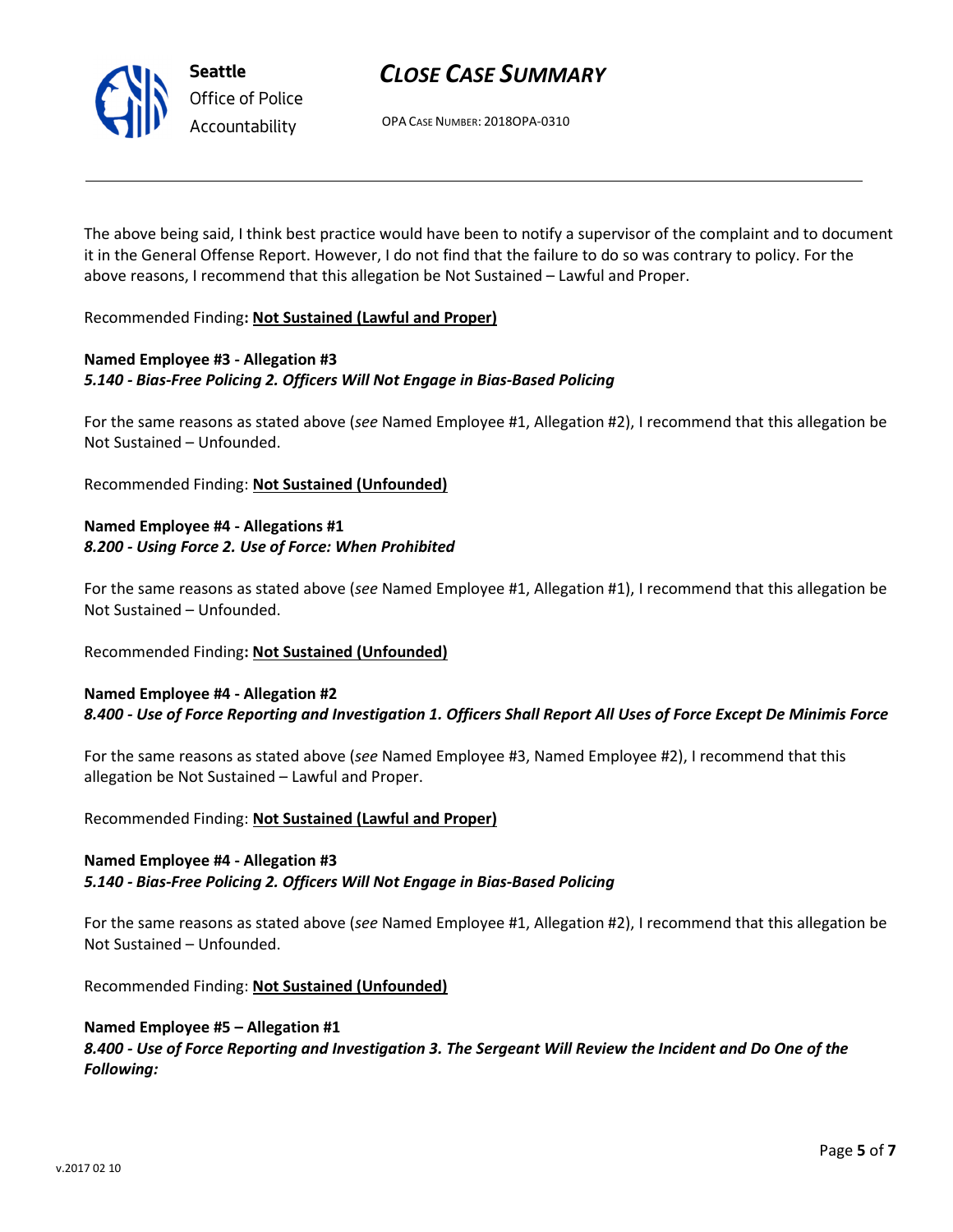

# Office of Police Accountability

# CLOSE CASE SUMMARY

OPA CASE NUMBER: 2018OPA-0310

SPD Policy 8.400-POL-1(3) provides that, upon responding to a use of force, the Sergeant reviews the incident and classifies the force by type.

It was reported to NE#5 that the Complainant alleged that he had been punched in the face and shoulder. NE#5 conducted a preliminary investigation into this force, which included speaking with the Named Employees, unsuccessfully trying to interview the Complainant, and reviewing Body Worn Video. After reviewing that video, he stated that he saw no evidence that the Named Employees used any force consistent with that alleged by the Complainant. Ultimately, he did not classify the force and ensure that it was investigated. Instead, he made an OPA referral.

OPA has consistently found that making an OPA referral does not obviate a sergeant from also ensuring that alleged force is documented and reported. Even if NE#5 believed that the force did not occur, the allegation of force was sufficient to trigger the requirement to report. As such, NE#5 ensured that some form of reporting was completed by the officers who were alleged to have used force.

This result is not only in line with OPA's past findings on this same issue, which were approved by the Chief of Police, but also ensures that uses of force are always reported, even if the force does not appear on video or is denied by the officers. For these reasons, and to ensure consistency of the application of policy, as well as transparency into and accountability over officer uses of force, I recommend that this allegation be Sustained.

## Recommended Finding: Sustained

#### Named Employee #5 – Allegation #2 8.400 - Use of Force Reporting and Investigation 8.400-TSK-6 Use of Force –RESPONSIBILITIES OF THE SERGEANT DURING A TYPE II INVESTIGATION

SPD Policy 8.400-TSK-6 sets forth the responsibilities of the sergeant during a Type II investigation. There are 22 separate tasks set forth in this policy.

As discussed above, the Complainant alleged force that, if true, rose to the level of Type II. While NE#5 engaged in some of the investigatory steps set forth in this policy, he failed to actually conduct a full Type II investigation and to direct any officers to generate either a use of force or witness report. This failure is already addressed herein (see Named Employee #5, Allegation #1) and, as such, I find it unnecessary to also sustain this allegation. Instead, I recommend the below Training Referral.

• Training Referral: NE#5 should receive additional training concerning the requirements of SPD Policies 8.400-POL-3 and 8.400-TSK-1. NE#5's chain of command should counsel him that, given the Complainant's allegations, NE#5 should have conducted a use of force investigation and that this requirement existed independent of the obligation to make an OPA referral. This retraining and associated counseling should be documented and this documentation should be memorialized in an appropriate database.

## Recommended Finding: Not Sustained (Training Referral)